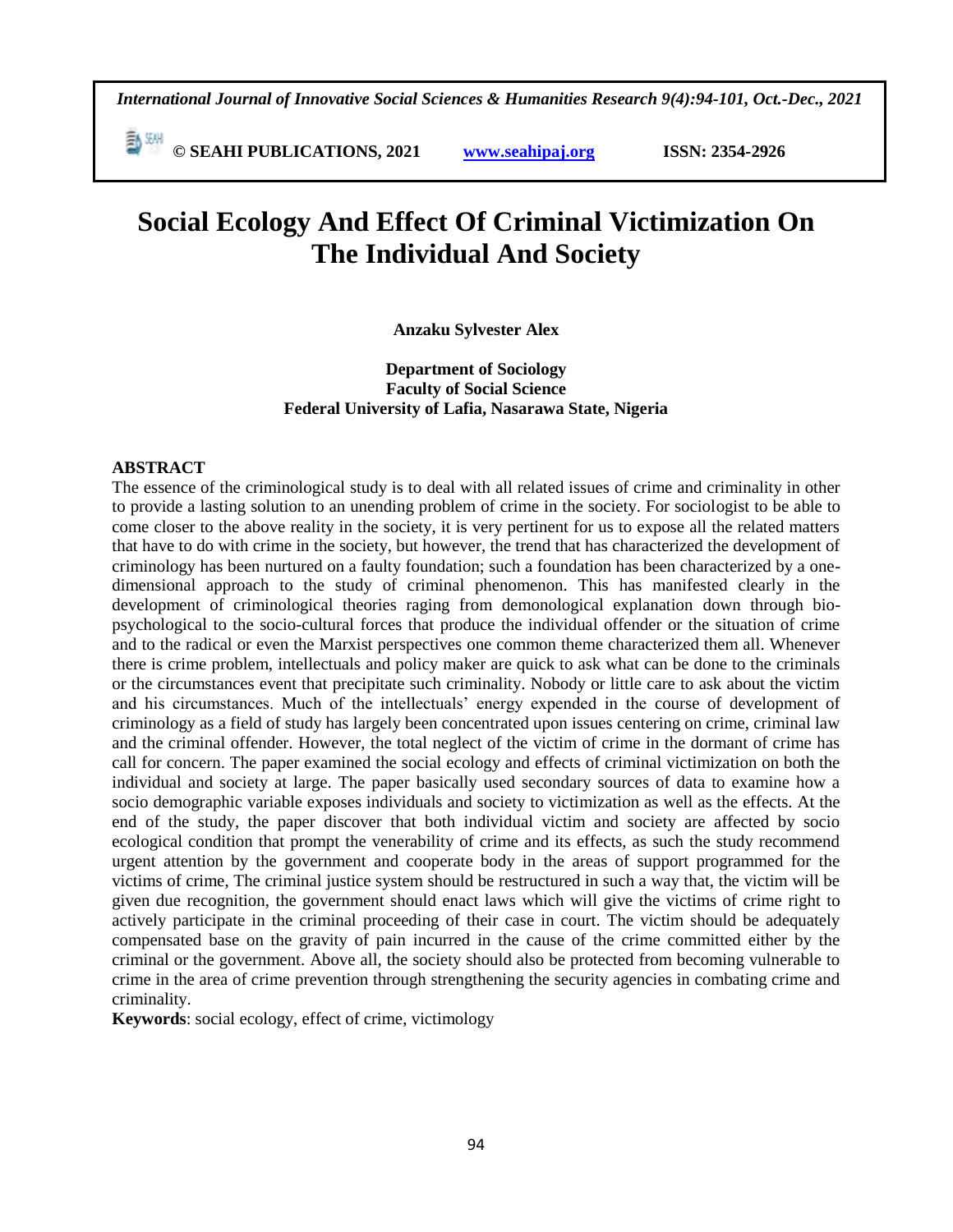# **INTRODUCTION**

Criminology as a scientific discipline, deals with the study of crime and criminalities: such as criminal law, sociology of law, penology, administration of criminal justice, victimology and empirical research. The essence of the criminological study is to deal with all related issues of crime and criminality in other to provide a lasting solution to an unending situation of crime in the society. For sociologist to be able to come closer to the above reality in the society, it is very pertinent for us to expose all the related matters that have to do with crime in the society.

Historically, the trend that has characterized the development of criminology has been nurtured on a faulty foundation; such a foundation has been characterized by a one-dimensional approach to the study of criminal phenomenon. This has manifested clearly in the development of criminological theories (Goldstein, 1984). Starting from demonological explanation down through bio-psychological to the sociocultural forces that produce the individual offender or the situation of crime and to the radical or even the Marxist perspectives one common theme characterized them all. These explanations concentrated on the analysis of the individual offender and the forces that motivated his/her action (Mc Donald, 1975). Whenever there is crime problem, intellectuals and policy maker are quick to ask what can be done to the criminals and/ or the circumstances event that precipitate such criminality. Nobody or very few cares to ask about the victim and his circumstances. Much of the intellectuals' energy expended in the course of development of criminology as a field of study has largely been concentrated upon issues centering on crime, criminal law and the criminal offender. However, the total neglect of the victim of crime in the dormant of crime has call for concern. It is against this background that this paper attempted to look into the social ecology and effects of criminal victimization on both the individual and society at large. The paper basically used secondary sources of data to examine how socio demographic variables expose individual and society to victimization as well as the effect on them.

# **Conceptual Clarification**

**Social Ecology:** is the study of relationships between people and their environment, often the interdependence of people, collectives and institutions. In other words, social ecology deals with a theory about the relationship between ecology and social issues. (Wikipedia 2007), to narrow this down to victimology, social ecology of victimization, criminologist refers it to as where, when and how people are victimized.

**Victimology** is the study of the victims of crime and the psychological effect of their experience. It can also mean a mental attitude with which tends to indulge perpetuate the feeling of being a victim. (Oxford).

**Crime victims**: are person (whether individual or corporate entities who have suffer the negative impact of criminal actions of offenders either inform of incurring economic/financial losses, sustaining of psychological injuries, losing of life, incurring psychological trauma, emotional/ physical abuse e.t.c (Igbo p10, 2006). From an ideal point of view, a victim is viewed as any person or a category of individual when hit by crime-most readily is given the complete and legitimate status of being a victim (cf Fattah, 1986:18). The ideal victim in this context is a sort of public status of the same type and level of abstraction as that for example, of a hero or a traitor. It is difficult to count these victims just as it is difficult to heroes. But they can be exemplified.

Fattah (1986) further identified some attributes of an ideal victim by making reference to one simple example of a little old lady on her way home in the middle of the day after taking care of her sick sister. That she is hit on the head by a big man who thereafter grabs her bag and uses the money for liquor or drugs-in that case we come close to the ideal victim. According to Fattah (1986, 19), it is so by the following attributes:

- The victim is sick, old or very young person particularly well suited as an ideal victim.
- The victim was carrying out a respectable project caring for her sister.
- She was where she could not possibly be blamed for being in the street during the day time.
- The offender was big and bad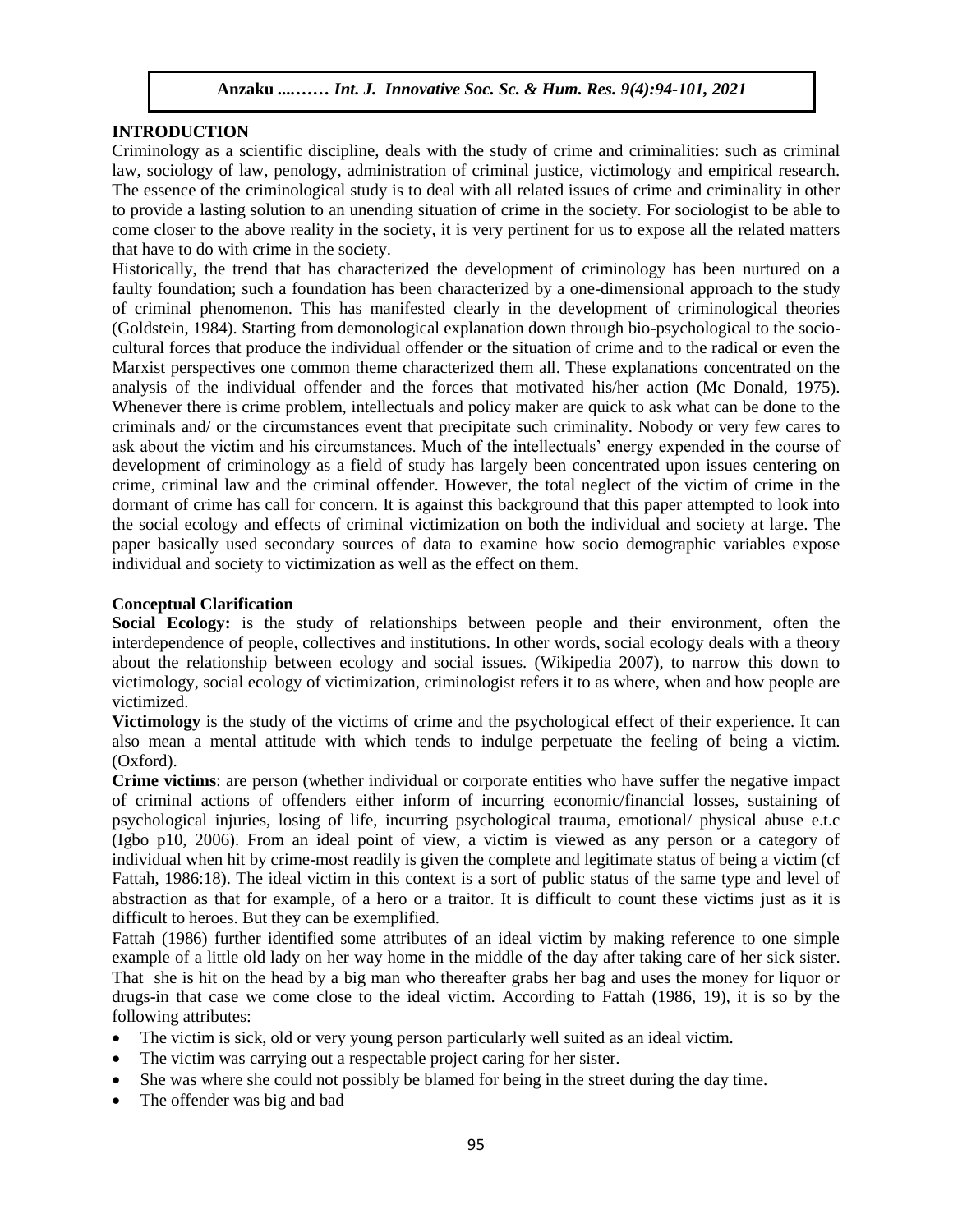The offender was unknown and in no personal relationship to her

It means then to say that whenever an individual or group of individual is carrying out a respectable project where the chance of being victimized is not provided, and when hit by a crime from an unrelated offender, the individual(s) become ideal victim(s). It implies that whenever one engage in an activities that exposes him to chances of victimization, he will not be regarded as an ideal victim when victimized.

Most importantly, an ideal victim is said to be weak compare to the unrelated offender, as well as having put a reasonable energy into protecting himself or herself against becoming a victim. These are necessary conditions, but not always sufficient.

The New South Wales Council for Civil Liberties (NSWCCL, 2009), sees victims of crimes as citizens who have had their lives interrupted by crime. Wikipedia (2007) noted that a victim of crime is an identifiable person who has been harmed individually and directly by the perpetrators rather than merely the society as a whole. It further observed that this may however not always be the case as with victims of white collar crime who may not be clearly identifiable or directly linked to the crime. In the same vein, the UN High Commission for Human Rights (1995) has contributed to the understanding of victims of crime. It defines victims of crimes as persons who individually or collectively have suffered harm including physical or mental injury, emotional suffering, economic loss or substantial impairment of their fundamental rights through acts or omissions that are in violation of criminal law operating within a 'state' including those laws prescribing criminal abuse of power. Furthermore, it says a person may be considered a victim of crime regardless of whether the perpetrator is identified, apprehended, prosecuted or convicted and regardless of the familiar relationship between the perpetrators and the victim. In addition, it argues that the term victim of crime also includes where appropriately, the immediate family or dependents of the direct victims or persons who have suffered harm in intervening to assist victims in distress or to prevent victimization.

The United Nations Declaration of Basic Principles of Justice for Victims of Crime and Abuse of power defines crime victim as persons who, individually or collectively, have suffer harm, including mental injury, emotional suffering, economic loss or substantial impairment of their fundamental rights, through acts or omissions that are in violation of criminal law operatives within the member states. A crime victim is a person who suffers anything as personal injury, death or loss of or injury to personal or real property, as a result of crime.

In legal context, crime victim is defined in the following ways:

- A personal who suffered direct or threatened physical, emotional or primary harm as a result of commission of crime.
- An institution or entity that had suffered any of the same harm by an individual or authorized representative of another entity (Karmen, 1992).

Basically, crime victim can be classified into primary, secondary and tertiary crime victim. Primary crime victims constitute those who suffered the direct or threatened harm/injury first. Secondary victims are those who experienced the harm second hand, such as intimate partners or significant others of the rape victims or children of battered woman.

Tertiary crime victims experience the harm vicariously such as through media accounts or from watching television (Karmen, 1992). The implication of this classification is that at any point in time, everyone is victim of one crime or the other. Odekunle (1986; 93) asserts that the population of victims is remote and diffuse, but refers to the generality of Nigerians.

**Society:** is a group of individuals involved in persistent social interaction, or a large social group sharing the same spatial or social territory, typical to the same political authority and dominant cultural expectations. (Wikipidia, 2007). Linking this to crime victim, society stand in the position of corporate entities who have suffer the negative impact of criminal action of offender in form of economic/ financial lost and damage of property by individual or a representative of the cooperate organization. In a similar vein (Karmen, 1992), sees a society as a victim of crime in which an institution or entity that had suffered any of the same harm by an individual or authorized representative of another entity.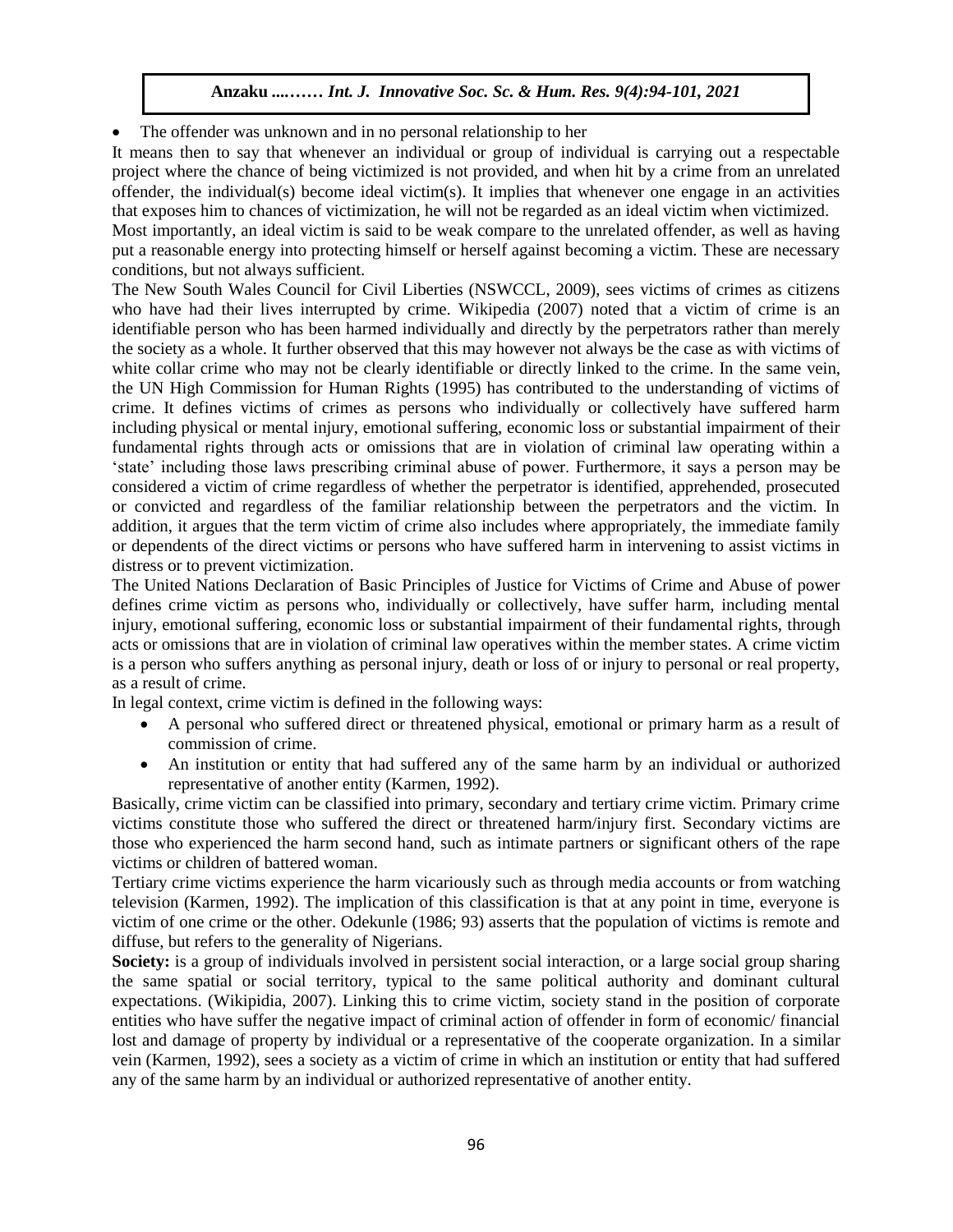## **Theoretical Framework**

The paper reviewed and adopts the life style theory of criminal victimization to explain the issues at hand. Life style theory of victimization emphasizes the role of an individual's life style in producing criminal victimization. According to this approach one's life style of living can expose or predispose the individual or group to victimization by crime. The relationship between personal or group life styles and risks of victimization is demonstrated in many examples of personal and group living styles. Some of these are those of persons whose ways of life are oriented toward out-door night activities. For example night parties, gambling, excessive alcohol drinker, prostitution, members of student cult group, or neighborhood gangs. Etc. we do not have to look too far to see the various ways in which these different categories of people are disproportionately exposed to victimization by crime. Person who normally lead out-door night life are at high risk of being robbed of their car or money, of being murdered, and of being assaulted in beer-drinking night patties. Gamblers have high risk probability of becoming robbery victims by losing their gambling money or jewelries to casino criminals or other criminals who may trial them and dispossess them of their valuables. Also disagreements and fights over winnings could lead to criminal assaults and death. Excessive beer drinkers have high risk of assaults or death in the event of fight in the beer parlous. They could have their money stolen. Prostitutes are at high risk of being assaulted or murdered by their patrons or clients. The former often fall prey to ritual murder. Members of cult gangs are at risk of becoming murder victims in the hands of rival gangs. The risks of becoming a crime victim can thus be a function of an individuals or groups life style. It is in this same sense that most sociologists agree that urbanism i.e. the urban way of life is correlated with crime and criminal victimization when contrasted with ruralism or the rural way of lifestyle. Victimization surveys of crime victims carried out in some countries e.g the United State (U.S) have identified several socio-economic, demographic, environmental, time, and spatial factors as risk factors which increase a person's likelihood/probability of being a crime victim. Some of these factors are; being younger, unmarried, male, unemployed, going out at night, living in an urban environment, being of low socio-economic status, living in a high crime neighborhood, being a member of a social minority group e.g minority race (see Reid, 200:46-47;Siegal, 1992). It needs to be stated however that much as these aspect of social ecology impact upon victimization rate, the causal influence/relevance of each risk factor may be found to be limited to some type of crime only, rather than extending to all. That is to say, while a giving factor may increase the chances of being victimized by violent crime. Many of the factors identified as victimization risk factors are of course not directly related to people's lifestyles. That being the case such factors is not subsumable under the lifestyle approach to victimization.

#### **Social Ecology of Victimization**

Criminologists refers to the ecology of victimization as to where, when, and how people are victimized. According to the National Crime Victims Survey (NCVS) violent crimes are slightly more likely to take place in an open, public area such as a street, a park, or a field, in a school building, or at a commercial establishment such as tavern, during the day time or early evening hours (Siegel, 2005:55).

Violent crimes take place most often at the night than at the day time. However, every non-violent offence or less serious forms of violence such as pick-pocketing, purse snatching and personal larcenies or theft take place often during day time. It is also argued that for serious offences or felonies, armed robbery, aggravated assault occur mostly at night but lesser serious offences such as assault and un-armed robberies occur mostly during the day (Siegel, 2005).

Most often, street crimes take place during the day. But conventional crimes most often occur at night. Crimes of rape and simple assault occur mostly in the home. It is however, argued that a significant number of rapes, robberies, and aggravated assault do occur in public places. Siegel (1992:106) has concluded that: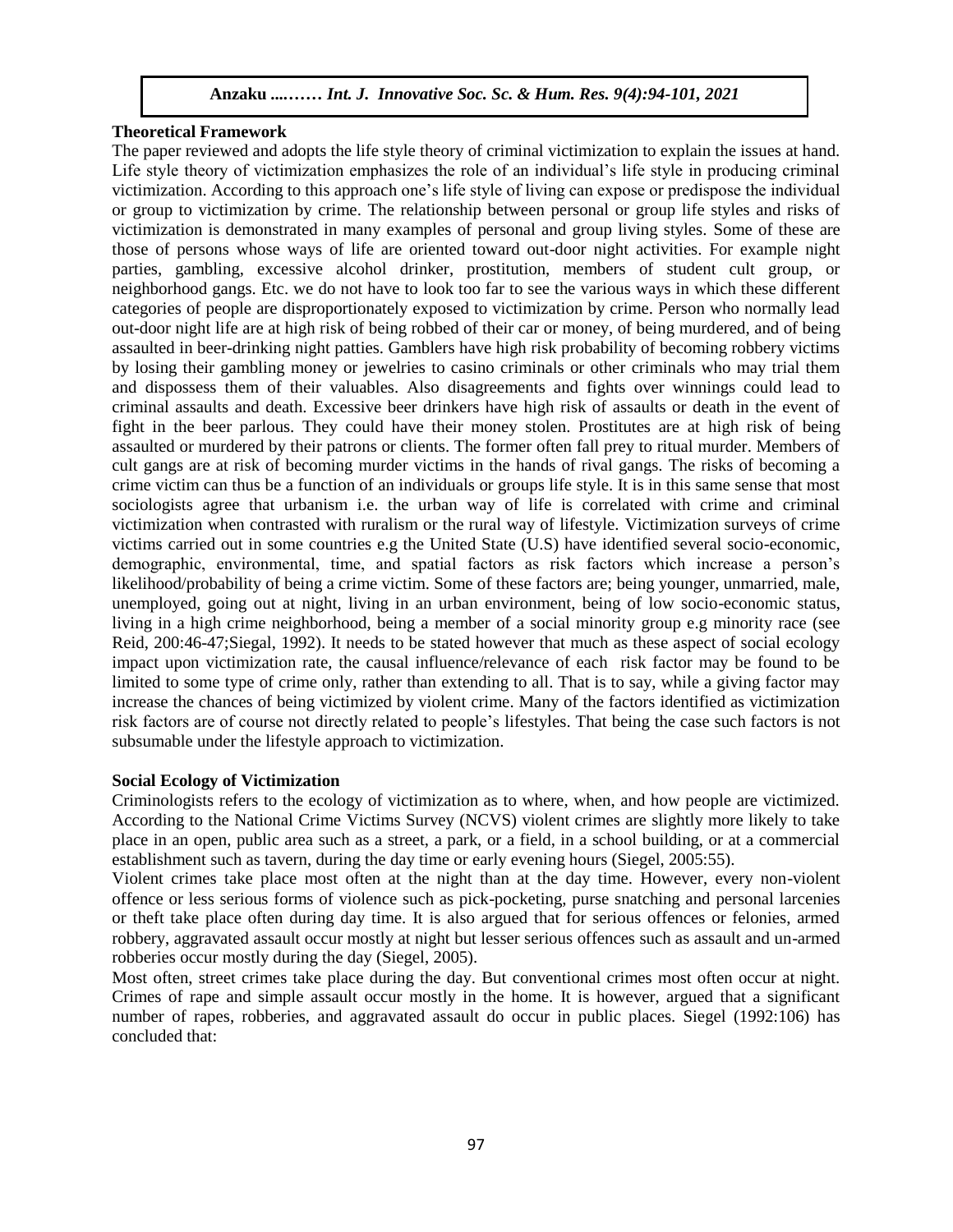One's place of residence plays an important role in one's chances of victimization. Those living in central city had significantly high `rates of theft and violence than suburbanites; people living in non-metropolitan, rural areas had a victimization rate almost half than of city dwellers.

When violent crimes occur some victims are injured, others are killed, some require medical attention of hospitalization, those who are injured, received bullet wounds or wound produced by certain objects. The rate of injury from violent crime is highest for males who are between the ages of 19 and 24 (Siegel, 1992:106).

Several studies have shown that gender play a significant role in victimization. It is mostly argued that men are more likely to be victims of certain kinds of crime than women. Evidently, gender affects victimization risk, except for the crime of rape and sexual assault, male are more prone to be victims of violent crimes than their female counterpart. While male are almost twice likely than women to experience robbery, women are six times likely than men to be victims of rape or sexual assault (Siegel, 2005:56). For all crimes, it is posited that male are more likely to be victimized than female.

In another related dimension, while females are said to be most often victimized by persons they know, males are more likely to be victimized by stranger. With regard to those offenders victimizing female, about two-third were described as someone they knew or was related to. In contrast, only about half of male victims were attached to a friend, relative, or acquaintance (Siegel, 2005).

Under the social ecology of victims of crime, it is also advanced that marital status influence victimization. While never married males and females are victimized more often than married people, widows and widowers have the lowest victimization risk. Siegel (2005:58) asserts that 'this relationship between marital status and victimization is probably influenced by age, gender, and life-style: many young people, who have the highest victim risk, are actually too young to have been married; young single people also go out in public more often and sometimes interact with high-risk peers, increasing their exposure to victimization and widowers and widows suffer much lower victimization rates because they are old, interact with older people, and are more likely to stay home at night and to avoid public places.

Also the 1999 U.S National Crime victim Survey, which tried to establish nexus between the sociodemographic characteristic and the rate of victimization, has stated categorically how marital status affects individual chances of victimization. It was revealed that never married, divorced, or separated were nearly four times more likely than married persons and nearly nine times more likely than widowed person to be violent crime victims. According to the data, 'the rate of never married rate of 14.4 for married persons and 6 for widowers (cf Bohn and Halley, 2002:57).

This information simply suggests that people who are unmarried never married are more vulnerable or prone to victimization than those who are married. And this reality is a function of other sociodemographic factors such as age, gender, and lifestyle of the individuals.

The question of victimization is also linked to social status and social group that individual belong in the society. The poorest are seen as the most likely victims of violent crimes. It is argued that this association occurs across all gender, and age. Although the poor are more likely to suffer violent crimes, the wealthy are more likely the targets of personal theft crimes such as pick-pocketing and purse snatching (Siegel, 2005). Perhaps the affluent, which sports expensive attire and drives better cars, attracts the attention of thieves.

According to Sagarin and McNamara (1975:73) some group of persons have higher risk rate of becoming crime victims than others because "(a) they are more likely to have what the criminal wants, or the criminal so believes; (b) they are more frequently present in high-crime areas, in situation in which plot are hatched and crime committed, or where there are temptation that lead to victimization; (c) they are defined as physically weaker than others and hence are liable to be "chosen" as easy targets by offenders; (d) they are believed to have relatively little access to law enforcement agencies; (f) they are engaged in activities that lend themselves to manipulation by predator; (g) they participate in high risk activities,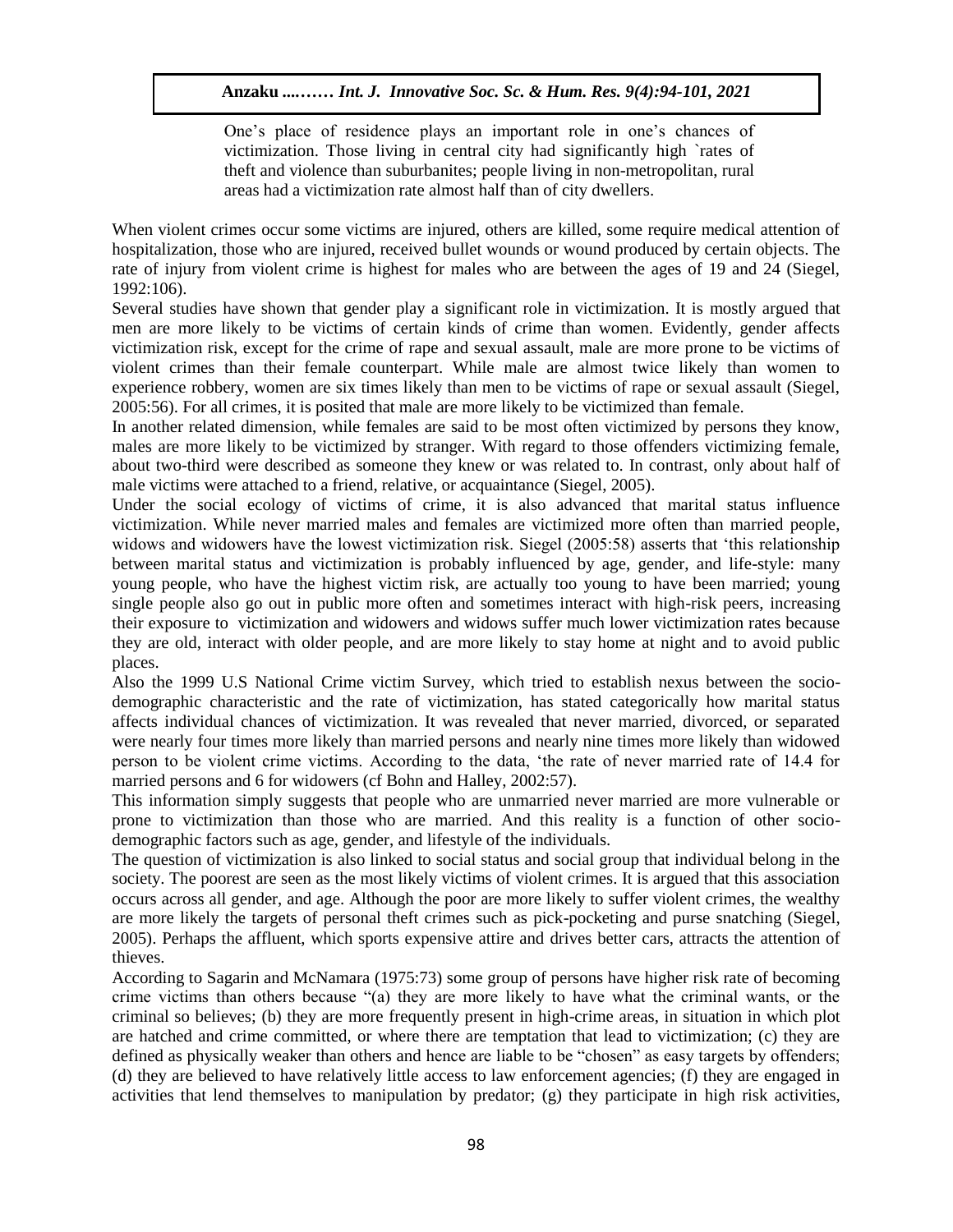either because of personality traits or because of goals that make the risk a necessity for assurance of success; and (h) they live on the periphery of the society, and receive so little social support for their activities that the normal constraints of ordinary persons are neutralized, because the latter define the victim as "worthless". These factors identified are technically observable in police reports regarding the crime victim relationship in recognition of where, how and when the crime was committed, and by whom. Many more reason why different group of persons are at higher risk of becoming victims of crime than others can be established through survey research conducted with criminal themselves, self-report victims, ex-criminal offenders, present and former criminal justice agents, medical examiners and others.

# **The Effects of Criminal Victimization**

The effects of criminal victimization are invariably synonymous to the impact of crime. In this regard, there are two dimensions; the impacts on the individual victims; and the impacts on the society at large. However, the chief concern of this study is on both.

Fundamentally, crime is accompanied by certain consequences that seriously affect the general conditions of the crime victims. The primary and immediate effect on the victim is infliction of injury, harm or pain. Siegel (1992:106) asserts that "when violent crime occurs, some victims are injured, some others are killed, while some require medical attention or hospitalization". Those who are injured either receive gunshot wounds or wounds produced by certain objects. Dambazzau, (1999; 126) in his attempt to conceptualize the word "victim" also rightly stated that a victim must have suffered such things as personal injury, death, loss of or injury to personal or real property as a result of crime" this simply indicates the fact that the primary effects of crime or criminal victimization are harm and injury to the victims. This harm or injury could be on the individual victims directly or their properties. Moreover, sometimes the harm could result or lead to the death of individual victims.

Another considerable effect of victimization on the crime victims is economic loss. In the words of Siegel (2005:52) "the cost of goods taken during property crime is added to productivity loss caused by injury, pain, and emotional trauma, the cost of victimization is estimated to be in the hundreds of billions of dollars". Most instance of criminal victimization involves financial loss or wastage either as a result of direct loss (as in stealing), cost of damage to property, or due to cost incidental to victimization such as medical treatment, litigation, etc.

The cost in monetary terms of victimization arising from property, person, and other kinds of crimes can be quite heavy and staggering. And these cost are inescapably borne by victims, except in a relatively few marginal cases when police allow reimbursement or indemnification (Igbo, 2006).

In addition, a crime victim is argued to have been abused by the system. The suffering endured by crime victims does not end when their attacker leaves the scene of the crime. They may suffer more victimization by the justice system in the hands of the police, and the courts in the process of investigation and persecution of offender (Igbo, 2006:248). They are often inconvenienced by the lack of consideration with regard to court scheduling of cases, harassed by the alleged offenders, and in some cases, threatened with further crimes.

Victims of crime also suffer stress and anxiety long after the incident is over and the justice process has been forgotten. For instance, spousal abuse victims suffer an extremely high prevalence of depression, post-traumatic stress disorder (and emotional disturbance following exposure to stress outside the normal human experience), anxiety disorder, and obsessive compulsive disorder (an extreme preoccupation with certain thoughts and compulsive performance of certain behaviors) (Siegel, 2005). Some victims are found to be physically disabled as a result of serious wounds sustained during episodes of random violence including a growing number that suffer paralyzing spinal cord injuries. And if victim have no insurance, the long term effects of the crime may have devastating financial as well as emotional and physical consequences.

Another considerable effect victimization has on crime victim is fear. People who suffer criminal victimization remain fearful long after their wounds have healed. A study concerning an effort to reduce gang crime and drug dealing in some of Chicago's troubled housing projects failed to meet its objectives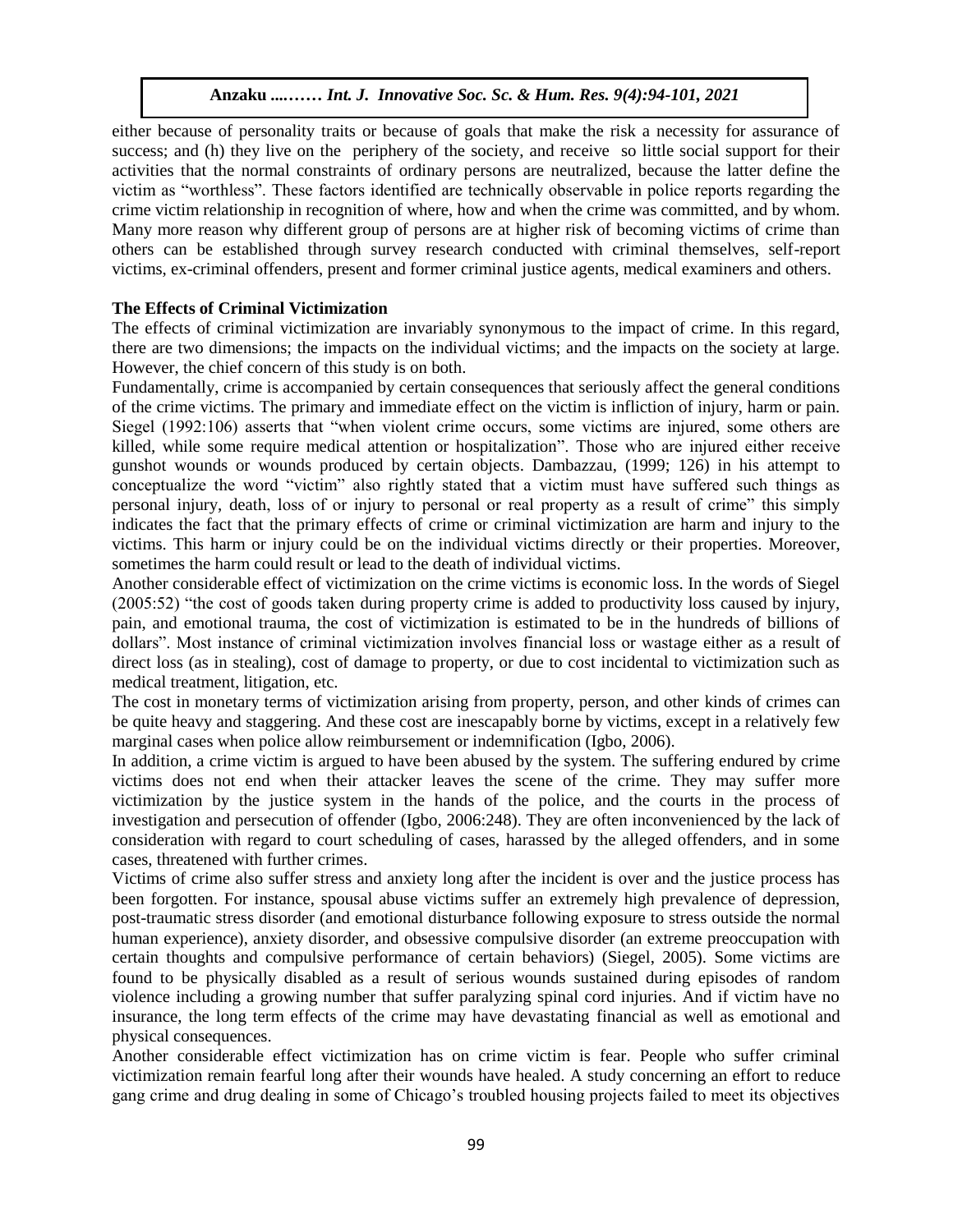because residents feared relation from gang boys and possible loss of relationship; joining an effort to organize against crime placed them at extreme risk (Siegel, 2005:54). The fear of victimization is an affective emotional experience. It is both an expressed attitude and a psychological state provoke by an immediate sense of personal risk (Skogan, 1986). While individual holds belief about crime, they feel danger.

Another effect considered is anti-social behavior. There is growing evidence that crime victims are more likely to commit crime themselves. Being abused or neglected increase the odds of being arrested, either as a juvenile or an adult. People especially young males, who were physically or sexually abused, are much more likely to smoke, report significant amount of post-traumatic stress disorder as a result of prior victimization, which may in part explain their violent and criminal behavior.

Another effect of crime victim is that, it leads to insecurity of lives and properties. In various crime incidences, innocents' citizens are killed, thereby reducing the population of the country, this have a serious economic implication for the nation. For instance, Neubeck (1979) estimates that money and goods values at \$142 million were stolen from robbery victims in 1976. Yecho (2010:22) similarly, laments that, a successful robbery entails the direct loss of property on an individual. Such property is transferred from the rightful owner to another Person. Most violent crime also leads to the loss of productivity through the incapacity of the victims. Most of the victims of violent crimes are incapacitated, thereby denying the society of their contribution to the output of the nation.

Another effect is loss of trust/faith in society, particularly in the local community or in relation to the social group or place where the offence occurred. Though shock is typically a relative short-term effect (days or weeks), the loss of trust may persist for years. It is this effect which has led to the ad vocation of the 'listening ear' provided by local victim support volunteers;

The effects of victimisation, particularly of shops or community facilities, may also ripple out through the community (Shapland and Vagg, 1988),

# **CONCLUSION/RECOMMENDATION**

It is pertinent and glaring that the effect of crime has a diverse impact on both the individual and the society. The victims of crime encounter multiple problems which come both from the angle of criminal justice system and the society such as neglect in the justice processes, harassment and intimidation in the hands of the police and criminal court of justice, physical harm, economic loss psychological trauma and the rest. However because of the above fact this paper recommended that:

- There should be a support programmed for the victims of crime.
- $\triangleright$  The criminal justice system should be restructured in such a way that, the victim will be given due recognition.
- $\triangleright$  The government should enact laws which will give the victims of crime right to actively participate in the criminal proceeding of their case in court.
- $\triangleright$  The victim should be adequately compensated base on the gravity of pain incurred in the cause of the crime by the government.
- $\triangleright$  The society should also be protected from becoming vulnerable to crime in the area of crime prevention through strengthening the security agencies in combating criminal activities in the society.

# **REFERENCES**

- Bohm, R.B. & Haley, K. N. (2002).Introduction to Criminal Justice.3rd Edition. New York: Mcg Raw Hill.
- Dambazau, A. B. (1999). Criminology and Criminal Justice Kaduna: Nigeria Defence Academy Press.
- Fattah, E.A (ed) (1986) From Crime Policy to Victim Policy: Reorienting the Justice System. London: Macmillan Press Ltd.
- Gyong, J. E (1989). "The Victim of Crime and the Criminal Phenomenon" A paper Presented at the Report of Sociology Staff Seminar, ABU, Zaria.